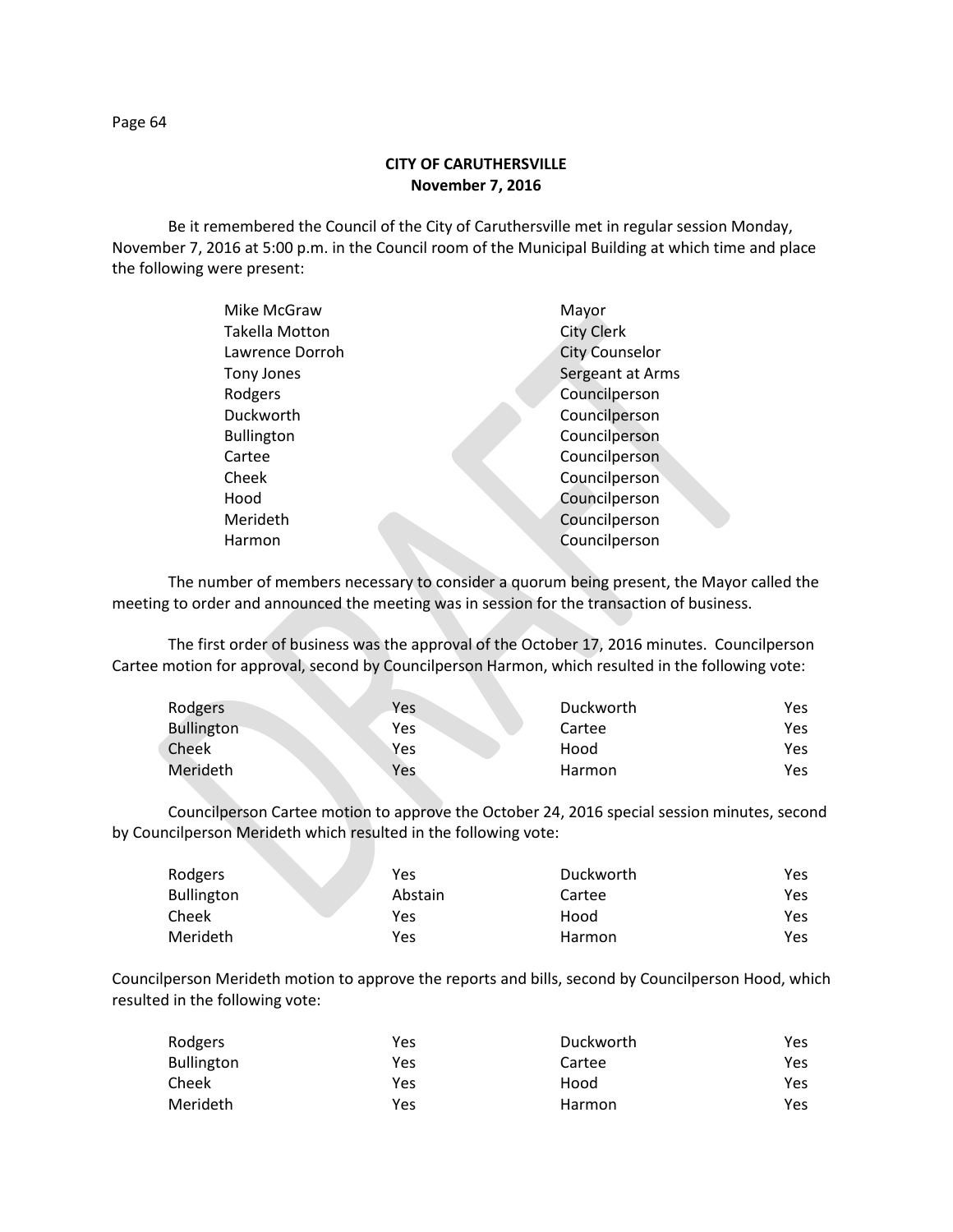The next order of business was the Mayor's report. The contract was signed with Buffington for the HVAC system at the Recreation Center in the amount of \$384,000. Materials have been ordered and the construction is set to be underway. Waters Engineering estimates the cost of the Marlar Loop at being \$371,600. There's still one house on East  $10^{th}$  St. that hasn't been connected to sewer. Hopefully the sewer port will be able to be located on Thursday, November 10, 2016. Thanks to the County Commission, the Brown Shoe ditch vegetation has been totally removed free of charge. There was a town hall meeting Tuesday, November 1, 2016 with 43 people in attendance. The meeting was in response to the closing of Walmart on January 20, 2017. Caruthersville I Associates owns the building and is actively seeking a tenant. Mayor McGraw has submitted names to the landlords as prospects received by the administration. Some of the things that were mentioned at the Town Hall meeting were submission of names for contacts or volunteers to serve. They would be involved in the private development along Truman, Hwy 84, East 3rd St, and E  $12<sup>th</sup>$  St. They would also look at the development of downtown, occupancy of the Walmart building, and involvement with the Chamber of Commerce.

It has also been suggested that the city seek outside sources void of any political overtures to form an economic team that would report or request permission for incentives. The team and the city would reach out to federal, state, regional and local partners to develop an economic plan to spur economic growth in the city and surrounding communities. Counselor Dorroh stated the Mayor had the ability to appoint standing committees with the approval of the Council. Private investments coupled with federal and state resources would be tapped into to stimulate the community in order for survival.

City offices will be closed Friday, November 11, 2016 in observance of Veterans Day. The pavilion at Reynolds Park ceiling will be fixed once the plaques are installed. Terry Rushing will be checking to see when they will arrive. Mayor McGraw thanked Terry Rushing for his diligence in helping with the Brown Shoe ditch. Terry's team hauled the dirt to the old county landfill and the brush was taken to the limb pile. A permit has been issued to burn the debris. Representatives of USDA Rural Development were here October 20, 2016 for a walk through for possible funding sources in which the City and Three Rivers would have to abide by. The City will take action to be in compliance with its covenant bond agreement with the USDA once an ordinance is drafted.

Paul Shaw reported that the sewer line was completed for Papa Johns, and that the City was in compliance with DNR after an inspection report was conducted. DNR did recommend sampling stations, which will cost \$27,000 that has been budgeted for. Councilperson Harmon motion to proceed with the work order, second by Councilperson Duckworth, which resulted in the following vote:

| Rodgers    | Yes | Duckworth | Yes |
|------------|-----|-----------|-----|
| Bullington | Yes | Cartee    | Yes |
| Cheek      | Yes | Hood      | Yes |
| Merideth   | Yes | Harmon    | Yes |

Paul Shaw also reported that the Water department assisted with a sewer project for Hayti Heights on Friday November 4, 2016.

Tony Jones reported that the bullet proof vests that were budgeted out of Asset Forfeiture have several components to consider. He will be looking at different companies to seek the best options, and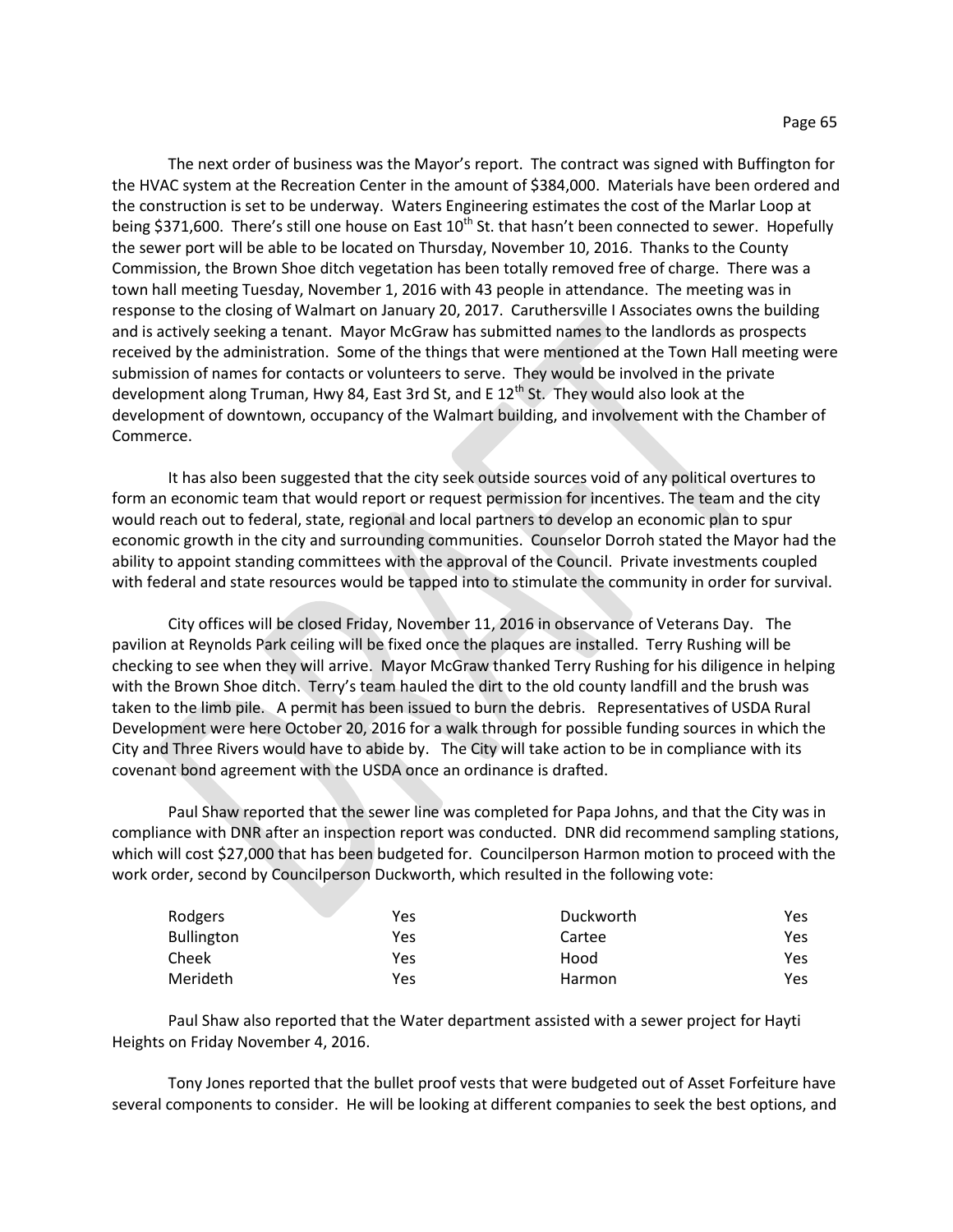## Page 66

will get back to the Council with a decision. Chief Jones pointed out that there were several parents in the audience. The parents are concerned about the safety of the children at the Middle School with the traffic flow. The police department is looking at providing a one way from 7:00 a.m. to 4:00 p.m. while school is in session for  $16<sup>th</sup>$  Street. You would have to come off of Ward Avenue to drop and pick students up. Parking will be provided on both sides of  $16<sup>th</sup>$  St. with all cars facing the same direction leaving the lane open for traffic to flow through.

Terry Rushing reported that it would cost \$1,800 to clear the fence row for the corner lot connected to French Park. Councilperson Cartee motion to approve the clearing, second by Councilperson Merideth, which resulted in the following vote:

| Rodgers           | Yes | Duckworth | Yes. |
|-------------------|-----|-----------|------|
| <b>Bullington</b> | Yes | Cartee    | Yes. |
| Cheek             | Yes | Hood      | Yes. |
| Merideth          | Yes | Harmon    | Yes. |

Councilperson Cartee made mention of the City's cleaning up of the alleys and the property owners' responsibility of help keeping them cleared off. Terry Rushing reported that assistance was given to Drew Barnett and Paul Shaw with a water main issue with the Barnett subdivision. Changes have been made to the plan, but Barnett has the necessary documentation for a construction permit to submit to DNR. Rushing made contact with a resident on 9<sup>th</sup> St. that had a shed in their front yard, and they were told that it had to be moved to the side or back. Contact was made with a resident on Jefferson that has been living at the residence without water, which is a violation. The residence stated that they would have it turned on by this week. Rushing will follow up and issue an order to vacate if there's noncompliance. Assistance was given to Liberty Utilities and the Water department with the cleanup of a street break on South Ward, and putting in a new meter setter. A property on Carroll was checked after receiving a call from a council member. A claim has been filed; the process has started, and it should be in probate within the next two weeks. The limb pile will be burned as soon as the wind allows it to be blown away from the city limits. Both of the dump trucks had to be repaired, one had to have an \$1800 floor put in to compensate for the hauling of dirt. The second truck stabilizing pivot bracket broke while coming down with a load, the cost is not known as of yet. Councilperson Rodgers wanted an update of the repairs of street breaks in Ward 1. Rushing stated that sometimes the smaller jobs take as long as the bigger jobs because of interruptions. He stated that the street breaks on E. 18<sup>th</sup> St. and the manhole hasn't been forgotten. Rushing made mention of losing a manhole on E. 19<sup>th</sup> St., and it needs to be explored with camera. There are also sections on E. 20<sup>th</sup> St., the 900 block of Collins, and the 1300 block of Zaida that need to be explored with camera to determine the cause of the cave ins. Rushing will be getting quotes for explorations with the camera system.

Keith Davis reported that Buffington has begun demo on the old HVAC system at the Recreation Center. They will start this week putting in the new system. The east wall of the office window has been removed, and the brick wall has been started. Councilperson Rodgers inquired the status of the ADA table being installed in French Park. Terry Rushing stated they had plans for the ADA table along with a sidewalk leading to it. The Mayor inquired of the water fountains installation in French and England parks. It was decided to wait until spring and install near the pavilions.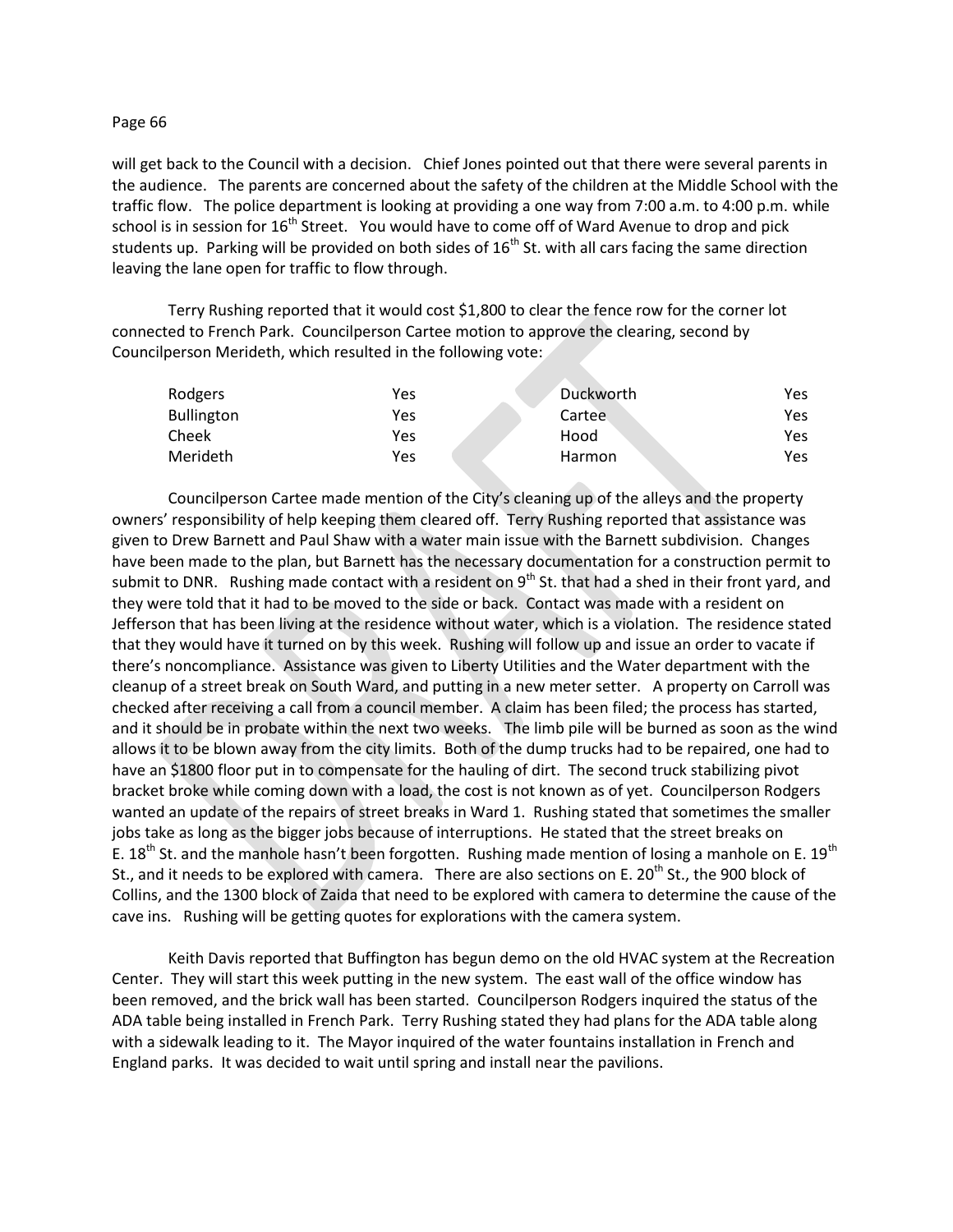Teresa Tidwell reported that she submitted the annual statistical data to the Secretary of State that showed 30,000 circulations for the fiscal year. The library will be hosting their annual Christmas Story Time on each Tuesday evening beginning November 29, 2016 at 6:00 p.m. Sunday movies at the library are as follows: November 6/"Blood Diamond", November 13/CLOSED, November 19/"Away from Her", November 27/CLOSED Thanksgiving weekend.

Councilperson Bullington wanted to know when the one way would go into effect. Tony Jones stated that he would be getting with Terry Rushing about the signage, and would start announcing it immediately. Counselor Dorroh will prepare an ordinance for the next meeting, and suggested a barricade for the affected street. Councilperson Duckworth motion to approve the one way on 16<sup>th</sup> St. from 7:00 a.m. to 4:00 p.m. permanently second by Councilperson Rodgers, which resulted in the following vote:

| Rodgers           | Yes | Duckworth | Yes |
|-------------------|-----|-----------|-----|
| <b>Bullington</b> | Yes | Cartee    | Yes |
| Cheek             | Yes | Hood      | Yes |
| Merideth          | Yes | Harmon    | Yes |

Charlie Jones reported that there were eight fire calls from October 18, 2016 through November 7, 2016 which are as follows: October 18, 2016, fire alarm sounding on Brown due to food left on stove; October 28, 2016 fire alarm sounding on Grand with nothing detected; October 28, 2016 fire alarm sounding on Magnolia due to burnt pizza; October 28, 2016 fire alarm sounding on E. 18th due to cooking; November 11,2016 fire alarm sounding at Southgate Living Center due to dust from sheet rock; November 1, 2016 fire alarm scare on Emerson due to a short in TV; November 7, 2016 responded to fire on E. 13<sup>th</sup> from debris set afire on sidewalk and then responded to fire on W. Parkview due to food cooking on stove. The training for the month of October was for first aid, the month of November will be CPR.

Business from the floor; Shelby Walker commended Terry, Paul, and their crew for notifying them of the street closure for 4 hours which took less than 3 hours. With the street being a dead end it could have presented problems if there was an emergency, but they were professional. The Mayor commended Richard Lee for going out on Saturday to the Methodist Church to correct their sewer which was running abnormal during their bazaar. Mr. Manley was concerned about several houses on the 1100 block of Madison that are run down, and Terry Rushing will be looking into it. Charles Cain wanted to know if there had been any response from Walmart or petitions to keep the store open. Mr. Cain wanted it to be put on record that Walmart has bought a web company for \$3.3 billion. Mr. Cain stated that he noticed mattresses and other items at the limb pile and wanted to know where it goes. It was stated that it goes to the landfill in Dexter.

Rick Branden thanked Tony Jones for working on issues surrounding the school's traffic flow. His concern was the students that walk in the middle of the street on  $16<sup>th</sup>$  St. Mr. Branden suggested a walkway like the High School has, which the students adhere to. Councilperson Bullington stated that a crossing guard may have to be hired to help with the one way until everybody gets use to the flow of traffic. Bullington also realizes that they need a bus loading zone, and will be working on some resolutions to get everything worked out.